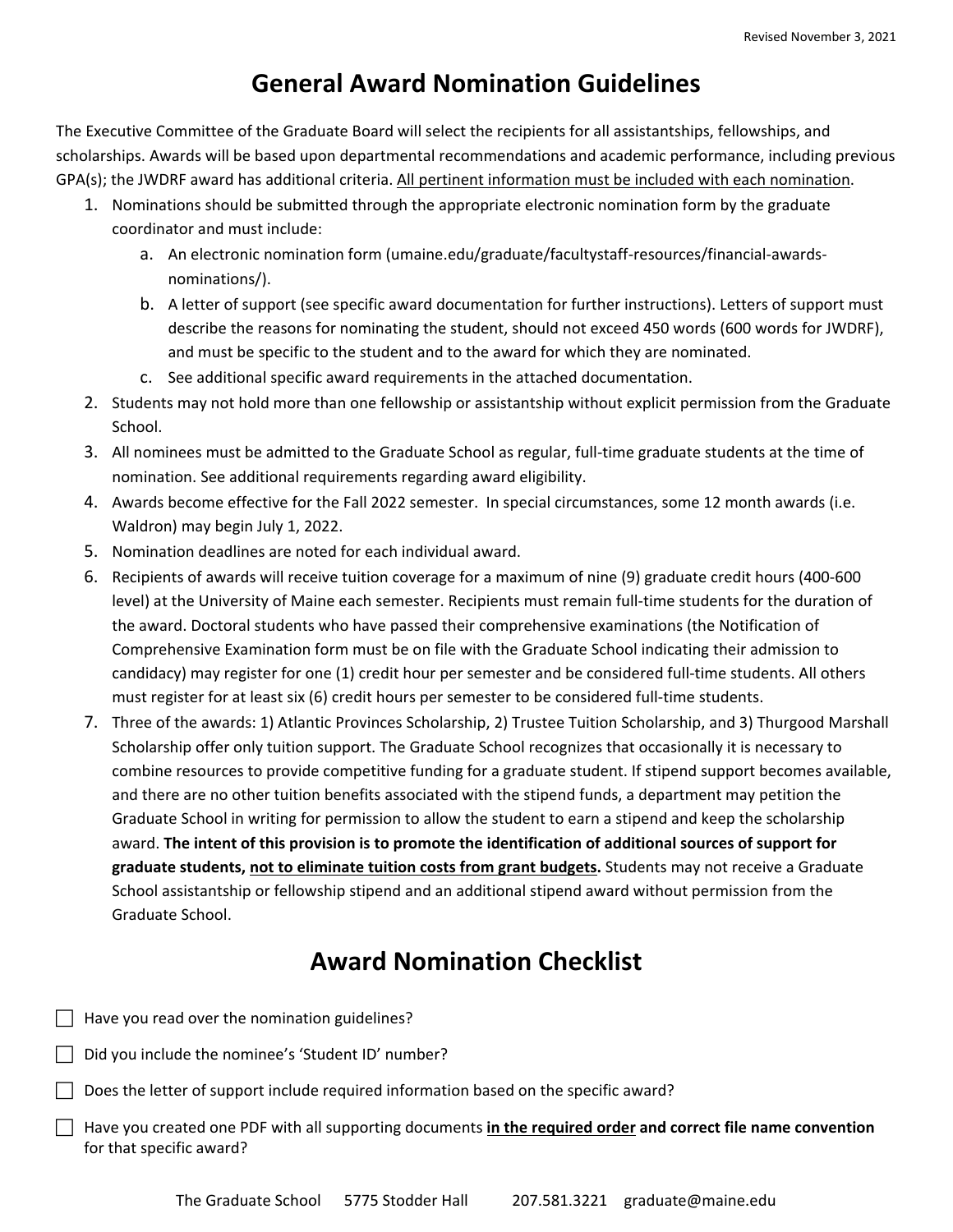Revised November 3, 2021

# **This page is intentionally left blank.**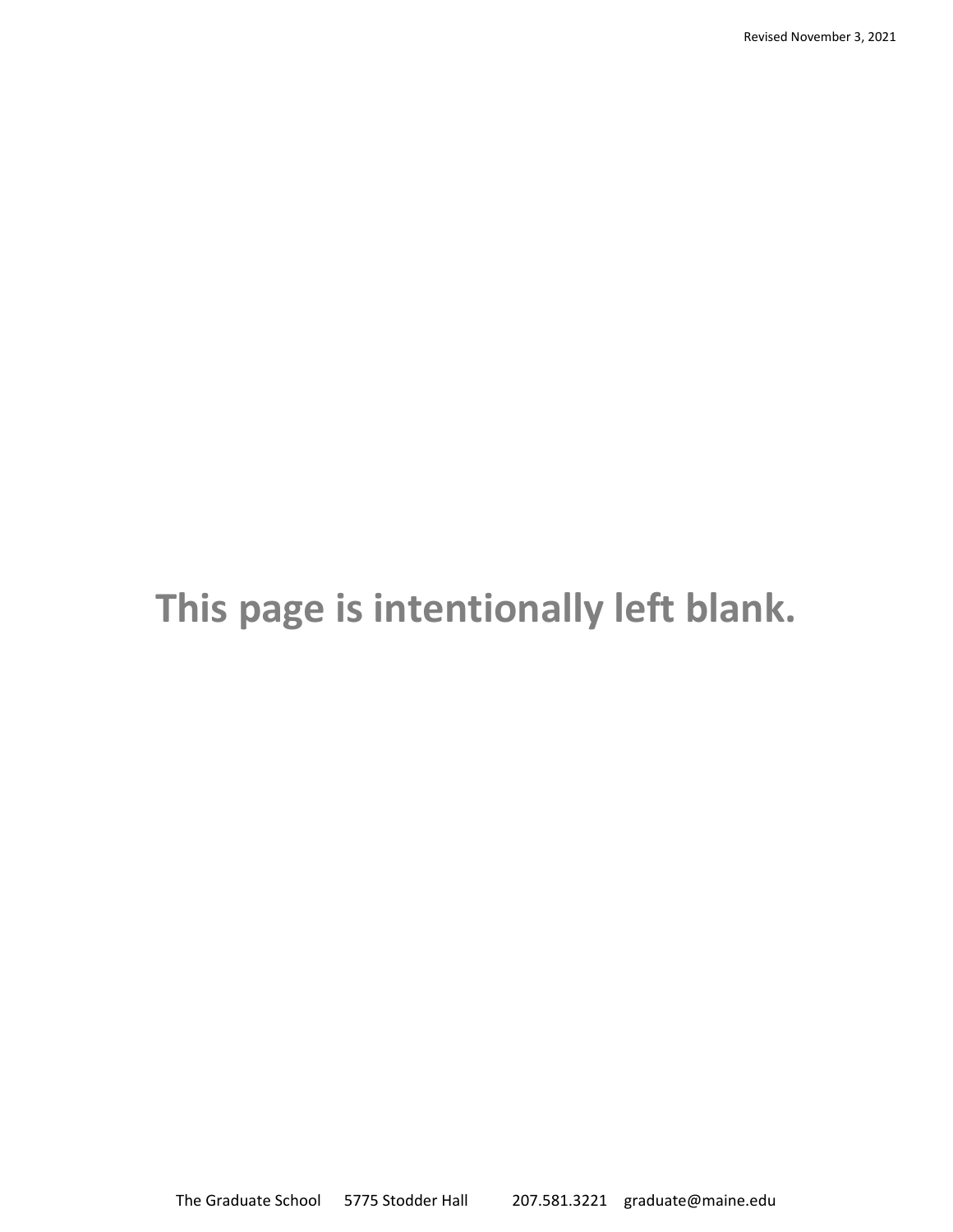### **Janet Waldron Doctoral Research Fellowship (JWDRF)**

### **Award Details**

Number to be awarded: 2‐3 (5 total awards offered for 1‐2 years) Limit: 2 nominations per unit

A minimum of two (2) Janet Waldron Doctoral Research Fellowships (JWDRF) are available in academic year 2022‐23 to be awarded by the Graduate School, designed to stimulate research and scholarship at UMaine as measured by a research productivity and doctoral‐degree graduate rate.

The award recipient will receive: a stipend of \$25,000 (12 monthly installments of \$2,083.33); a tuition waiver for up to nine (9) credit hours for the fall and spring semesters, up to 1 (one) credit in summer 2023; and half of the cost of the University of Maine Health Insurance Policy for Graduate Assistants/Fellows.

The JWDRF is intended to provide up to two years (24 months) of support for doctoral students to assist in completion of their degrees. **Support for the second year is contingent upon budget availability and success in meeting** productivity goals. JWDRF recipients and their advisors are required to submit an interim report in the spring of the **first year and a final report at the end of the fellowship period.**

Recipients must register for a minimum of six (6) credit hours per semester unless they have passed their comprehensive examinations, in which case they may register for at least one (1) credit hour per semester.

### **Eligibility**

The JWDRF is open to all full‐time doctoral students, regardless of discipline, who have completed at least two years as a full-time doctoral student at UMaine by the time the award is received.

### **Nomination Procedure**

All electronic nomination forms must include in one (1) pdf file the following documents **in the order listed below**:

- Letter of Support:
	- o Written collaboratively by the student's advisor and graduate coordinator
	- $\circ$  An explanation of how JWDRF award will enhance the productivity of student, faculty member, and graduate program
	- $\circ$  A statement of the measures of award success (what will indicate appropriate success toward JWDRF goals at the end of each fellowship year?)
- Dissertation Abstract:
	- o Written by the student
	- o Not to exceed 450 words
- Student's CV
- Faculty's CV

The pdf file should have the following naming convention: JWDRF\_StudentLastNameFirstName\_AcademicProgram.pdf.

### **Selection Process**

Awards will be distributed competitively based on the selection criteria listed below. The Graduate Executive Committee, chaired by the Associate Vice President for Graduate Studies and Senior Associate Dean, and including the Assistant Vice President for Research and five elected members from the Graduate Board.

### **Selection Criteria**

(1) Janet Waldron Doctoral Research Fellowships are open to full‐time doctoral students who have completed at least two years as a full‐time doctoral student at UMaine by the time that the award is received. This policy will allow the faculty sponsor to explicitly address student performance and the potential of the student to fulfill the award expectations. Preference will be given to students who have been admitted to candidacy or shown other evidence of having a high likelihood of completing the degree.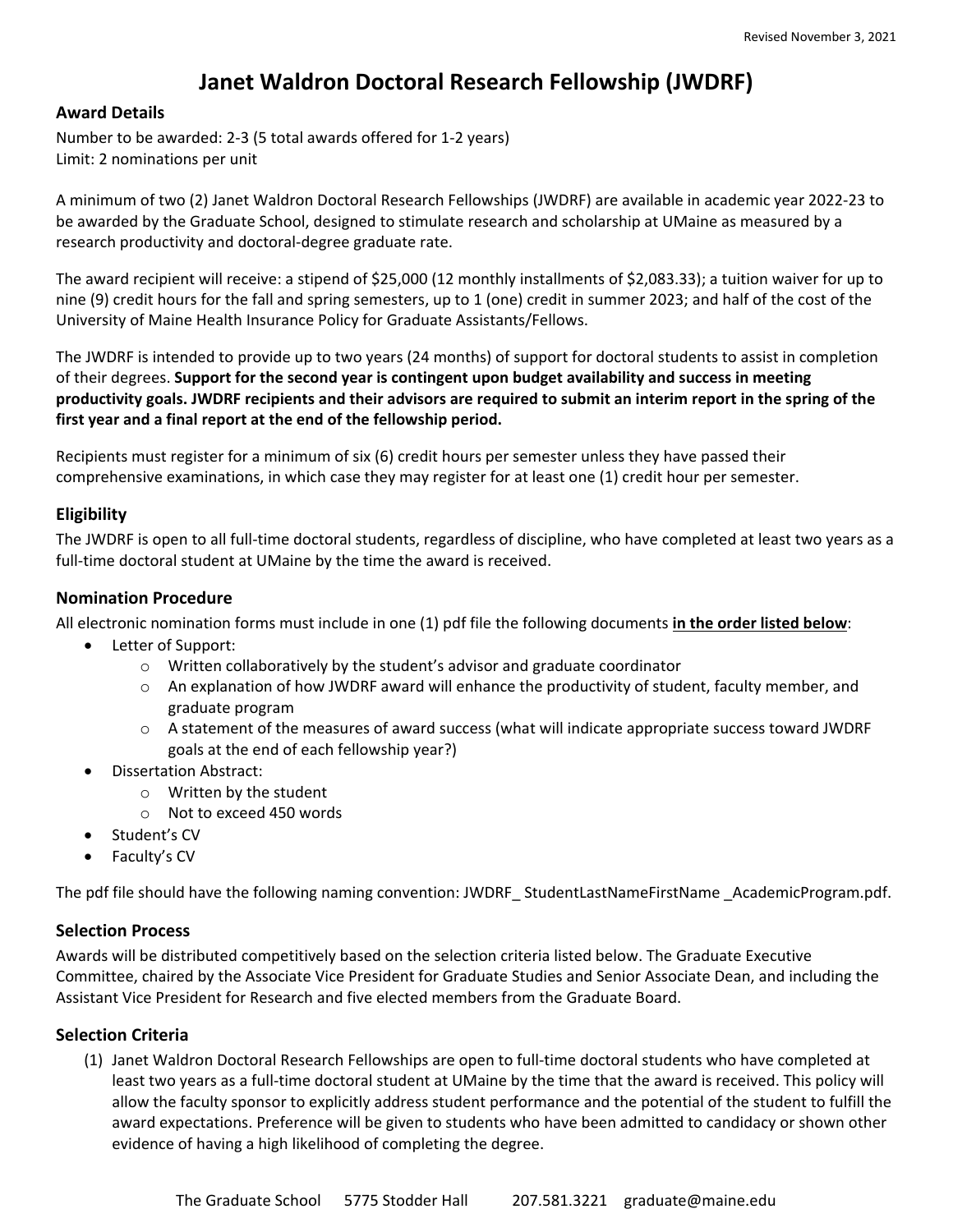- (2) Fellowships are intended to enhance research productivity. Therefore, faculty advisors should explain how the addition of the research fellowship will impact specific performance indicators that are applicable to the discipline in which the student is receiving the degree. Preference will be given to students in areas that have demonstrated a commitment to doctoral education through leveraging of existing research grants and teaching assistantships for the support of doctoral students.
- (3) Fellowships are intended to improve our national standing among public research universities by increasing the annual number of doctorates graduated and by generating more external funding. To achieve these goals, the Fellow must intend to be a full-time student for the term of their doctoral studies. Preference will be given to faculty sponsors with a track record of receiving external support and of timely completion of their doctoral students. Doctoral Research Fellowships cannot extend past the sixth year of full‐time doctoral studies at UMaine, as degree completion would be expected by that time.
- (4) Fellowships will typically start on September 1, although an exception request to begin the fellowship on July 1 may be considered. By March 15 of the first year of JWDRF support, the faculty advisor must submit a report on fellowship‐related activities to the Dean of the Graduate School, and the faculty advisor must certify that a fellow is making satisfactory progress toward the doctoral degree. After certification, fellowship funds will be made available for the second year. If the report is not provided, or if the Dean of the Graduate School deems the activities to be inadequate, the remaining award may be forfeited.
- (5) Fellowship support is to be used in consecutive semesters. Interruptions in use of the award will result in the forfeiture of the affected semester(s) unless a request for interruption is approved by the Dean of the Graduate School.
- (6) The advisor or department of the fellow has the option within the above constraints to provide additional supplementary funding if available. However, fellows may not take on more than 10 hours per week of additional employment of any kind above the fellowship commitment. Ideally, any additional employment should be related to the student's dissertation topic.
- (7) Fellows should acknowledge the Janet Waldron Doctoral Research Fellowship in publications including web pages, whether copyrighted or not, by either an authorship footnote or an acknowledgment of support.

### **Nominating Unit Deadline**

All nominations must be submitted by the Unit's Graduate Coordinator through the Graduate School website (umaine.edu/graduate/facultystaff‐resources/financial‐awards‐nominations/) by **Friday, December 10, 2021, at 4:30PM EST**. Students or advisors must contact the Graduate Coordinator of their unit for internal nomination deadlines.

### **Notification**

Award winners will be announced no later than Friday, January 31, 2022, via mail with copies to the student's advisor and graduate program coordinator.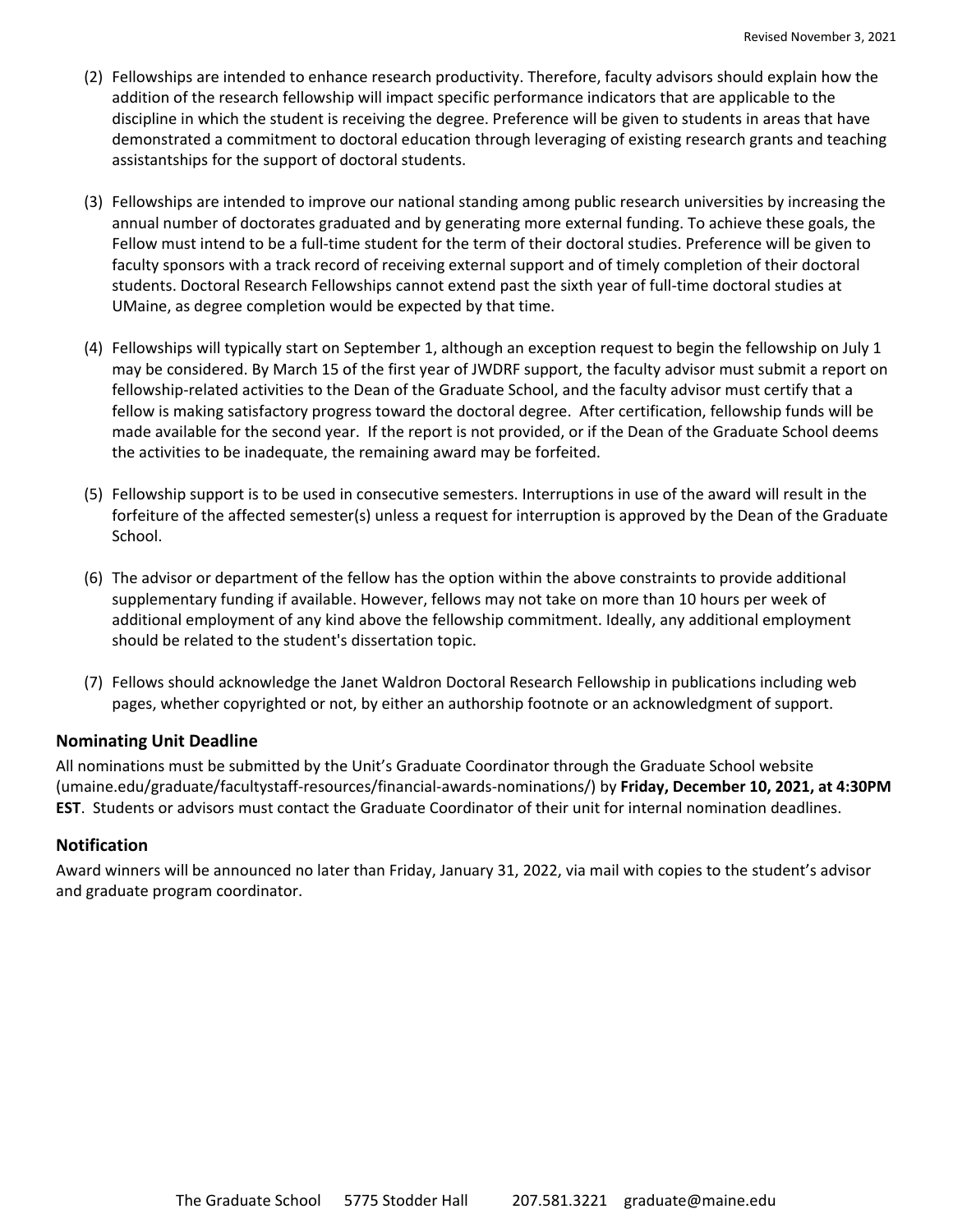### **Susan J. Hunter Teaching Assistantship (SJHTA)**

### **Award Details**

Number to be awarded: 3‐4 Limit: 2 nominations per unit

SJH Teaching Assistants will be required to teach one lower division course (400 or lower) normally scheduled to be taught by a member of the Graduate Faculty for Fall 2022 or Spring 2023, and the Graduate Faculty member (or departmental colleague) must agree to teach a graduate class (a one‐credit graduate seminar or full graduate class) that otherwise would not have been taught in the Fall 2022 or Spring 2023 semester.

The Graduate School also expects that any funding intended to support the SJHTA will be awarded to another student. If an SJHTA recipient holds a Chase, or Waldron fellowship, the winner must relinquish one of the awards. The award recipient will receive: a stipend of \$9,500 (5 monthly installments of \$1,900); a one (1) credit tuition waiver for the Fall 2022 or Spring 2023 semester; and half of the semester cost of the University of Maine Health Insurance policy for Graduate Assistants/Fellows.

### **Eligibility**

Intended for doctoral students regardless of discipline who plan a career that involves college or university teaching and who have passed their comprehensive exams and advanced to candidacy. Preference will be given to doctoral students who have participated in CITL's Graduate Teaching Academy.

### **Nomination Procedure**

All electronic nomination forms must include in one (1) pdf file the following documents **in the order listed below**:

- Letter of Support:
	- o Written collaboratively by the student's advisor and graduate coordinator
	- $\circ$  Includes the names and numbers of the course what will be taught by the nominee and the course that will be taught by a unit faculty member
	- $\circ$  A brief explanation of the mentoring plan for the student
- Teaching Philosophy:
	- o Written by the student
	- o Not to exceed 450 words
- Student's CV

The pdf file should have the following naming convention: SJHTA\_StudentLastNameFirstName\_AcademicProgram.pdf.

### **Selection Process**

Awards will be distributed competitively based on the selection criteria listed below. The Graduate Executive Committee, chaired by the Associate Vice President for Graduate Studies and Senior Associate Dean, and including the Assistant Vice President for Research and five elected members from the Graduate Board.

### **Selection Criteria**

Evaluation will be based on: the student's record; unit need for the additional teaching (both undergraduate and graduate courses); nominee's potential for teaching and the role of teaching in the student's career aspirations; and letter of recommendation.

### **Nominating Unit Deadline**

All nominations must be submitted by the Unit's Graduate Coordinator through the Graduate School website (umaine.edu/graduate/facultystaff‐resources/financial‐awards‐nominations/) by **Friday, December 10, 2021 at 4:30PM EST**. Students or advisors must contact the Graduate Coordinator of their unit for internal nomination deadlines.

### **Notification**

Award winners will be announced no later than Friday, January 31, 2022, via mail with copies to student's advisor and graduate program coordinator.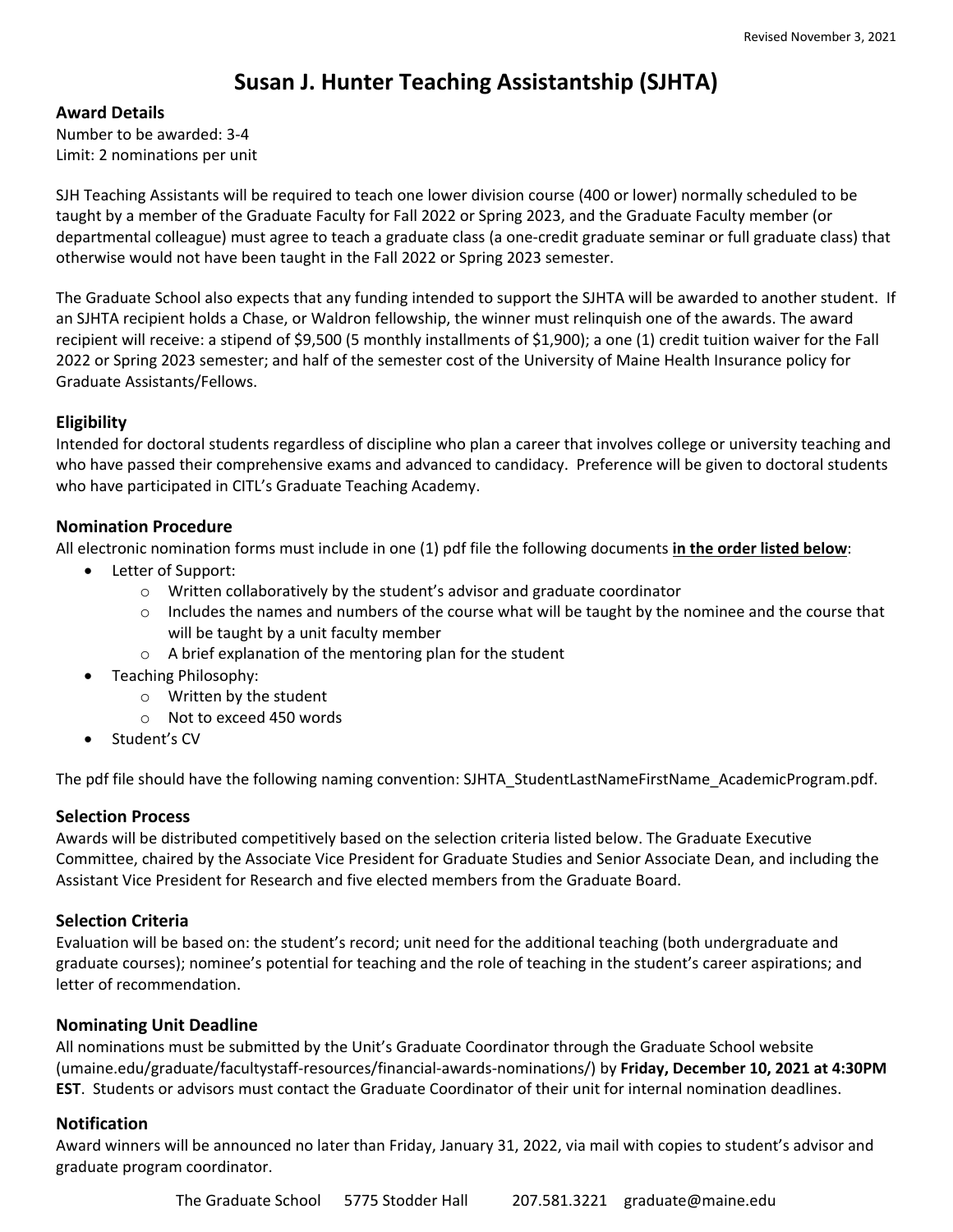### **Chase Distinguished Research Assistantship (CDRA)**

### **Award Details**

Number to be awarded: 5 Limit: 1 nomination per unit

Five (5) research assistantships awarded annually with: a stipend of \$19,500 (doctoral) for the academic year (nine monthly installments of \$2,166); a tuition waiver for up to 18 (eighteen) credits, distributed over the fall, spring, and summer semesters (with a maximum of 6 additional credits in summer 2023); and half of the cost of the University of Maine Health Insurance Policy for Graduate Assistants/Fellows. Recipients must register for a minimum of six (6) credit hours per semester.

### **Eligibility**

CDRA nominations are limited to doctoral students who have completed at least one year of graduate study at the University of Maine prior to being nominated. Preference will be given to doctoral students who are nearing completion of their degrees.

### **Nomination Procedure**

All electronic nomination forms must include in one (1) pdf file the following documents **in the order listed below**:

- Letter of Support:
	- $\circ$  Written collaboratively by the student's advisor and graduate coordinator
	- $\circ$  An explanation of the importance of the proposed research and provides the student's anticipated graduation date
- Research Prospectus:
	- $\circ$  Written by the student describing in layperson's terms, a research plan that is directly associated with the student's thesis/dissertation. For students in non-thesis programs, a description of the practical application of their work as laid out in his/her Program of Study
	- o Not to exceed 1,000 words
- Student's CV

The pdf file should have the following naming convention: CDRA\_StudentLastNameFirstName\_AcademicProgram.pdf.

### **Selection Process**

Awards will be distributed competitively based on the selection criteria listed below. The Graduate Executive Committee, chaired by the Associate Vice President for Graduate Studies and Senior Associate Dean, and including the Assistant Vice President for Research and five elected members from the Graduate Board.

### **Selection Criteria**

Selection for this award will be based on graduate GPA, Letter of Support, Research Prospectus, and the student's record of scholarly achievement. Preference will be given to doctoral students and those who are working on their thesis or dissertation.

### **Nominating Unit Deadline**

All nominations must be submitted by the Unit's Graduate Coordinator through the Graduate School website (umaine.edu/graduate/facultystaff‐resources/financial‐awards‐nominations/) by **Friday, December 10, 2021 at 4:30PM EST**. Students or advisors must contact the Graduate Coordinator of their unit for internal nomination deadlines.

### **Notification**

Award winners will be announced no later than Friday, January 31, 2022, via mail with copies to the student's advisor and graduate program coordinator.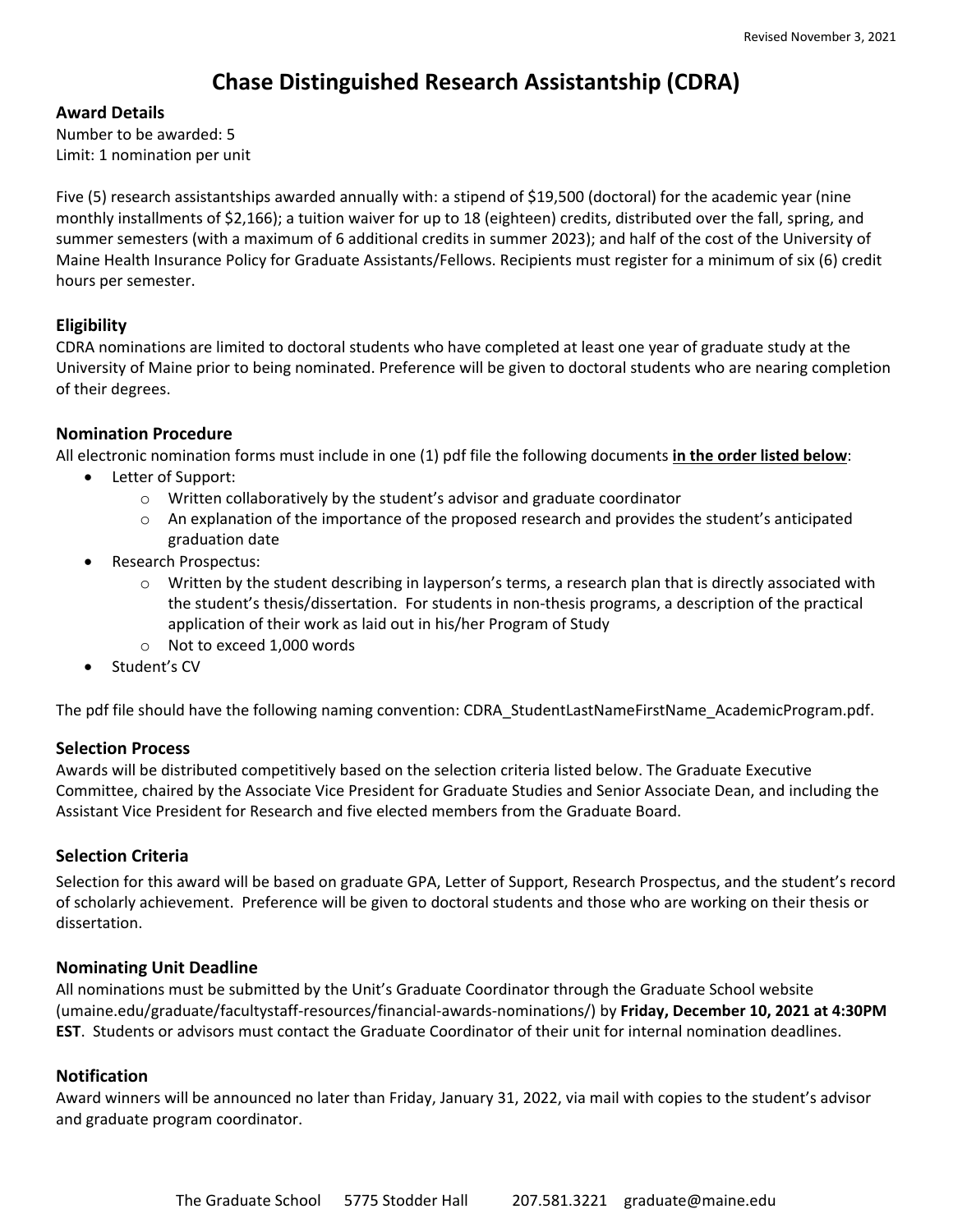### **Atlantic Provinces Graduate Tuition Scholarship**

### **Award Details**

Number to be awarded: maximum of 3 Limit: 2 nominations per unit

Three (3) full‐tuition scholarships are available (see below for eligibility). The award recipient will receive: a tuition scholarship for up to eighteen (18) credits for the Academic Year and up to six (6) additional credits in summer 2023. Awards may be renewable for a second year if the student remains in good standing, and the graduate coordinator **contacts the Graduate School to request an extension of the scholarship.**

### **Eligibility**

Available to Canadian citizens who are graduates of the colleges and universities of the Atlantic Provinces and Quebec.

### **Nomination Procedure**

All electronic nomination forms must include in one (1) pdf file the following documents **in the order listed below**:

- Letter of Support:
	- o Written by the graduate coordinator
	- o Describe the reasons for nominating the student
	- o Should not exceed 450 words
	- $\circ$  Must be specific to the student and to the award for which he/she is nominated
- Student's CV

The pdf file should have the following naming convention: Atlantic\_StudentLastNameFirstName\_AcademicProgram.pdf.

### **Selection Process**

Awards will be distributed competitively based on the selection criteria listed below. The Graduate Executive Committee, chaired by the Associate Vice President for Graduate Studies and Senior Associate Dean, and including the Assistant Vice President for Research and five elected members from the Graduate Board.

### **Selection Criteria**

Selection for this award will be based on graduate GPA, Letter of Support, and the student's record of scholarly achievement.

### **Nominating Unit Deadline**

All nominations must be submitted by the Unit's Graduate Coordinator through the Graduate School website (umaine.edu/graduate/facultystaff‐resources/financial‐awards‐nominations/) by **Friday, February 4, 2022 at 4:30PM EST**. Students or advisors must contact the Graduate Coordinator of their unit for internal nomination deadlines.

### **Notification**

Award winners will be announced by Friday, March 11, 2022, via mail with copies to student's advisor and graduate program coordinator.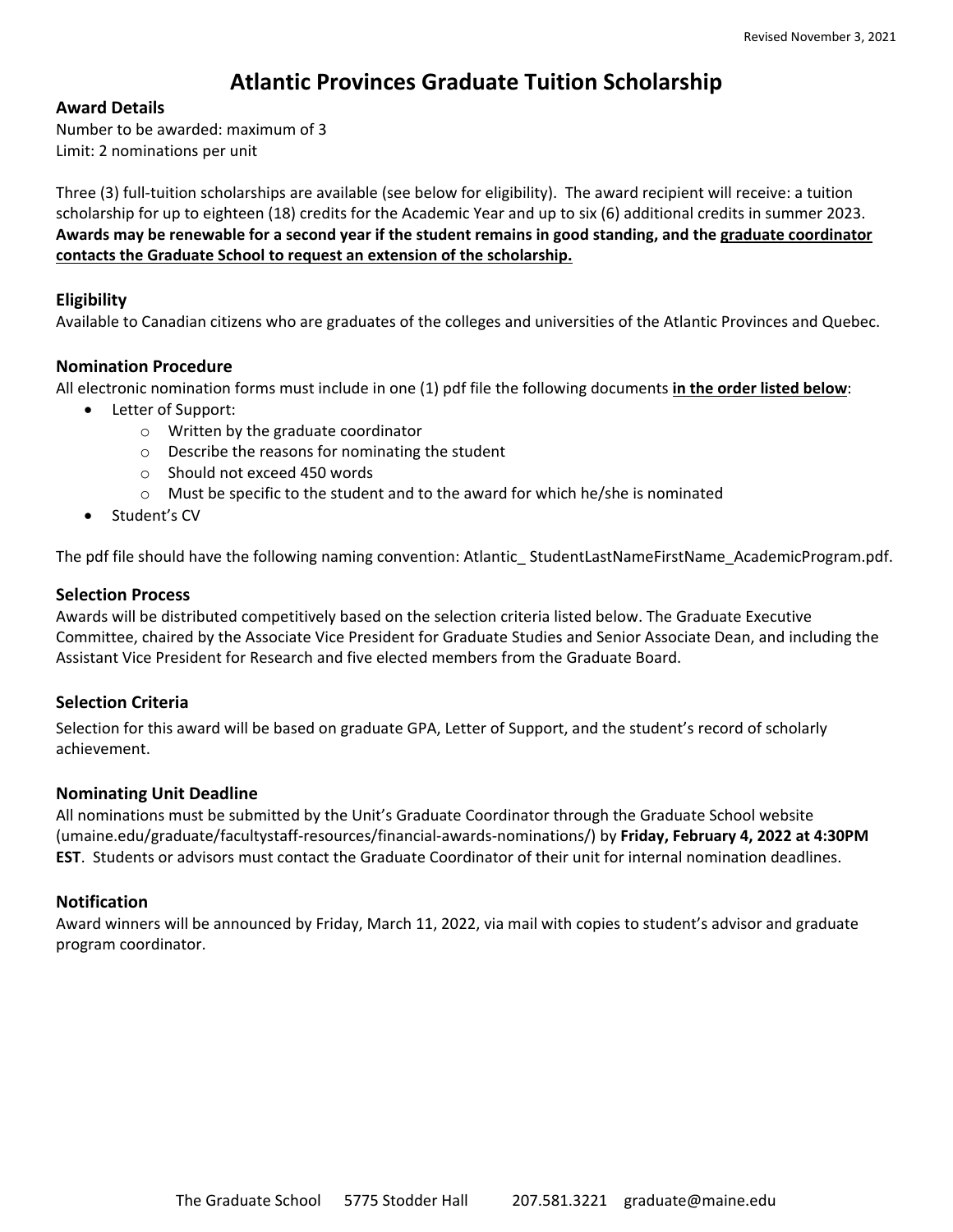### **Trustee Tuition Scholarship**

### **Award Details**

Number to be awarded: 17‐19 Limit: 3 nominations per unit

The award recipient will receive: up to eighteen (18) credits for the Academic Year and up to six (6) additional credits in summer 2023.

### **Eligibility**

Available to all full‐time registered graduate students not supported by other scholarships, fellowships, or assistantships.

### **Nomination Procedure**

All electronic nomination forms must include in one (1) pdf file the following documents **in the order listed below**:

- Letter of Support:
	- o Written by the graduate coordinator
	- o Describe the reasons for nominating the student
	- o Should not exceed 450 words
	- o Must be specific to the student and to the award for which he/she is nominated
- Student's CV

The pdf file should have the following naming convention: Trustee\_StudentLastNameFirstName\_AcademicProgram.pdf.

### **Selection Process**

Awards will be distributed competitively based on the selection criteria listed below. The Graduate Executive Committee, chaired by the Associate Vice President for Graduate Studies and Senior Associate Dean, and including the Assistant Vice President for Research and five elected members from the Graduate Board.

### **Selection Criteria**

Selection for this award will be based on graduate GPA, Letter of Support, and the student's record of scholarly achievement.

### **Nominating Unit Deadline**

All nominations must be submitted by the Unit's Graduate Coordinator through the Graduate School website (umaine.edu/graduate/facultystaff‐resources/financial‐awards‐nominations/) by **Friday, February 4, 2022 at 4:30PM EST**. Students or advisors must contact the Graduate Coordinator of their unit for internal nomination deadlines.

### **Notification**

Award winners will be announced by Friday, March 11, 2022, via mail with copies to student's advisor and graduate program coordinator.